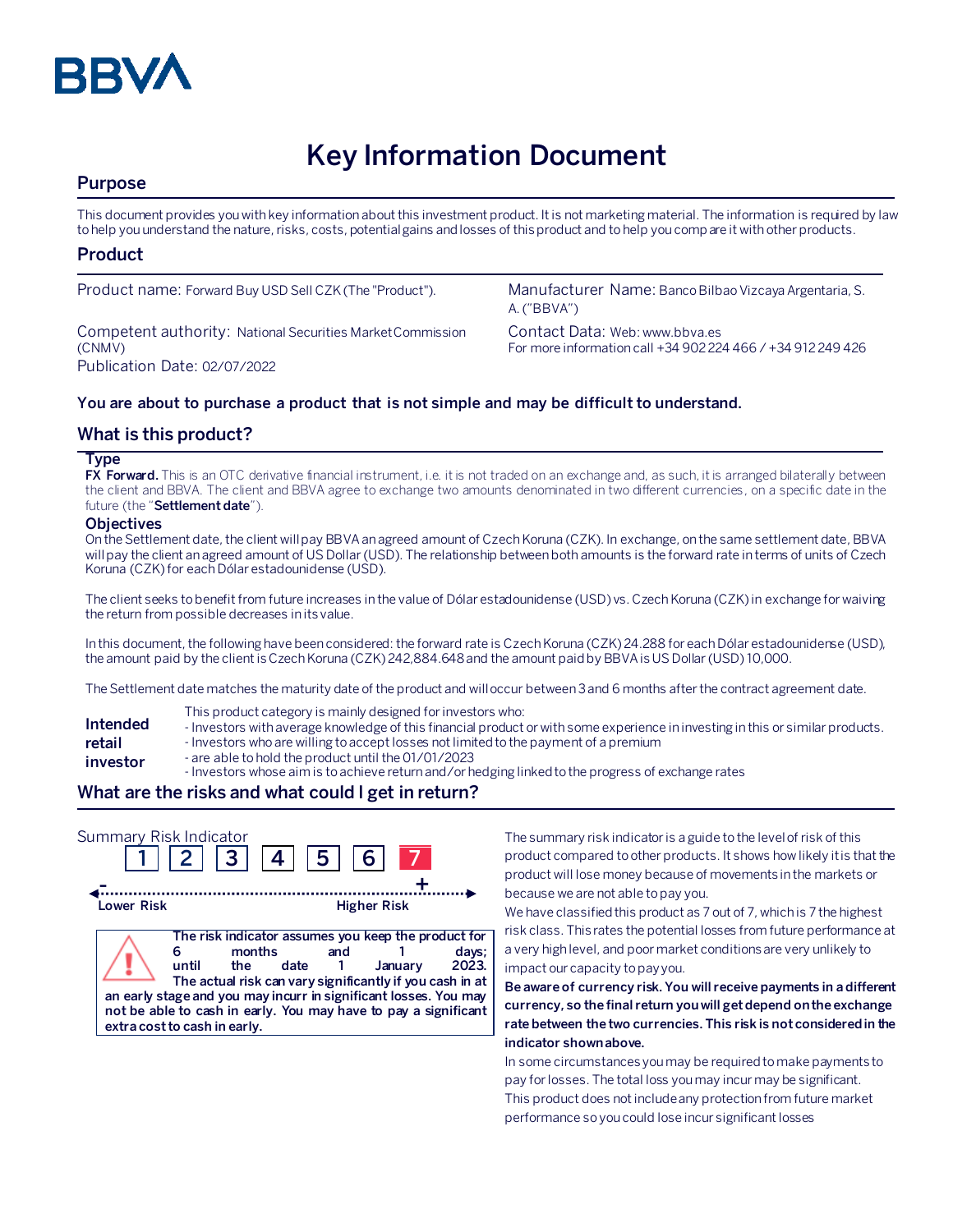#### Performance Scenarios

Market developments in the future cannot be accurately predicted. The scenarios shown are only an indication of some of the p ossible outcomes based on recent returns. Actual returns could be lower.

| Nominal Amount USD 10,000 |                                            |                                    |
|---------------------------|--------------------------------------------|------------------------------------|
| <b>Scenarios</b>          |                                            | 6 months and 1 days final maturity |
| Stress scenario           | What you might get back or pay after costs | <b>USD-4.894</b>                   |
|                           | Return/loss over nominal amount:           | $-48.94%$                          |
| Unfavourable<br>scenario  | What you might get back or pay after costs | <b>USD-948</b>                     |
|                           | Return/loss over nominal amount:           | $-9.48%$                           |
| Moderate<br>scenario      | What you might get back or pay after costs | $USD - 158$                        |
|                           | Return/loss over nominal amount:           | $-1.58%$                           |
| Favourable<br>scenario    | What you might get back or pay after costs | <b>USD 591</b>                     |
|                           | Return/loss over nominal amount:           | 5.91%                              |

This table shows the money you could get back or pay over the next 6 months and 1 days , under different scenarios, assuming a Nominal Value of 10,000 USD.The scenarios shown illustrate how your Nominal Amount could perform. You can compare them with the s cenarios of other products.The scenarios presented are an estimate of future performance based on evidence from the past on how the value of this investment Nominal Amount varies, and are not an exact indicator. What you get will vary depending on how the market performs and how long you keep the Nominal Amount/product.

The stress scenario shows what you might get back or pay in extreme market circumstances, and it does not take into account the situation where we are not able to pay you. The figures shown include all the costs of the product itself, and includes the costs of your advisor or distributor. The figures do not take into account your personal tax situation, which may also affect how much you get back.

## **What happens if BBVA is unable to pay out?**

The customer would suffer a financial loss. In addition, this product is not covered by the Deposit Guarantee Fund for Financial Institutions or any other guarantee system or guarantor.

In the event of the resolution of BBVA (the process that would apply if BBVA were unviable or if it were foreseeable that it would become unviable in the near future and for reasons of public interest and financial stability it is necessary to avoid it going bankrupt), this product could be converted into shares or the payment obligations undertaken by BBVA to the customer could be reduced and the customer could therefore suffer losses.

## **What are the costs?**

The Reduction in Yield (RIY) shows what impact the total costs you pay will have on the performance of the product. The total costs take into account one-off, ongoing and incidental costs

The amounts shown here are the cumulative costs of the product itself, for three different holding periods. They include potential early exit penalties. The figures assume a Nominal Value of 10,000 USD. he figures are estimates and may change in the future.

#### **Costs Over Time**

| Nominal Amount USD 10,000 |                                                                      |
|---------------------------|----------------------------------------------------------------------|
| <b>Scenarios</b>          | If you cash in at the end of the recommended holding period 6 months |
| Total costs               | USD 64.39                                                            |
| Impact on return (RIY)    | 0.64%                                                                |

#### Composition of costs

The table below shows:

- the impact of the different types of costs on the performance of the product at the end of the recommended holding period;
- the meaning of the different cost categories.

| This table shows the impact on return |             |       |                                                                                                                                                                                   |
|---------------------------------------|-------------|-------|-----------------------------------------------------------------------------------------------------------------------------------------------------------------------------------|
| One-off<br>costs                      | Entry costs | 0.64% | The impact of the costs you pay when entering your investment. The impact of the costs already<br>included in the price. This includes the costs of distribution of your product. |
|                                       | Exit costs  | 0.00% | The impact of the costs of exiting your investment when it matures                                                                                                                |